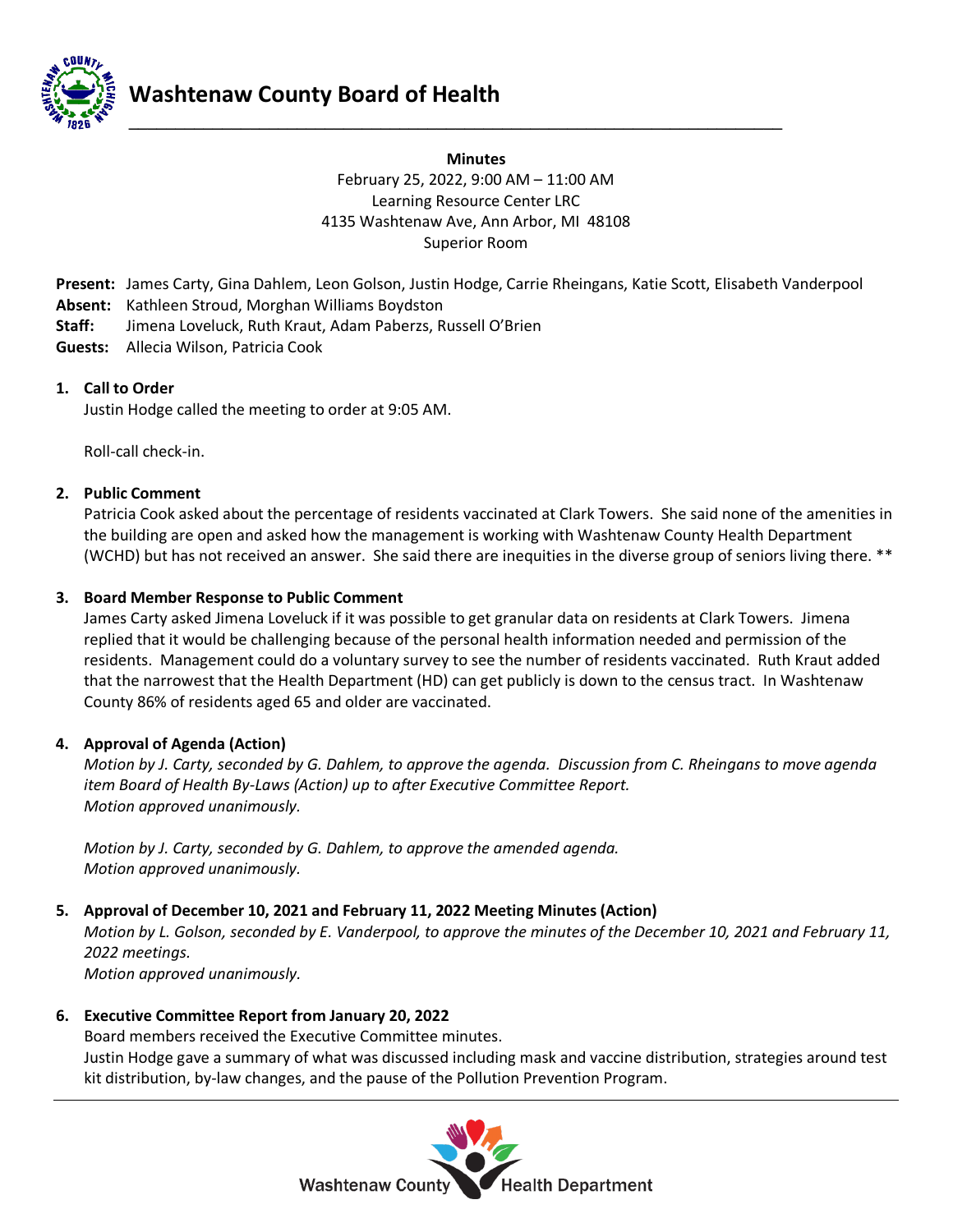

**Washtenaw County Board of Health**

No discussion about the report.

# **7. Community Voices and Health for All Report**

Maria Militzer reported for Community Voices on the continuing collaboration with the HD for mask and COVID test distribution among Latinx neighborhoods. She announced a language access initiative that is taking off as well as a Spanish interpreter project. Community interpreter training will start for Spanish/English speaking residents in the county to continue growing capacity to meet the language needs. The hope is that it will be a model to provide language access to other minority speaking communities in the county.

Carrie Rheingans asked about the funding for the community interpreter program. Maria replied that funding came from the Ann Arbor Area Community Foundation, United Way, and the University of Michigan Research and Clinical Support. They are also pushing for a greater collaboration with organizations so that these interpreters can provide services free of cost to residents and hosting organizations.

# **8. Washtenaw County Medical Examiner Presentation – Dr. Allecia Wilson**

Dr. Allecia Wilson presented to the BOH about the Medical Examiner's Office (MEO). Board members received the presentation via email. The HD is required to provide this service in the community and contracts with the University of Michigan for these services. Dr. Wilson's presentation included information on the team at UofM, a brief history, jurisdiction of the MEO, types of deaths reportable to the MEO, annual statistics, difference between cause & manner of death, and the MEO's response during the COVID-19 pandemic.

# **9. Update on COVID-19 Response**

Adam Paberzs gave an update on the HD's COVID-19 response. The HD has distributed over 113,000 KN95 masks and over 23,000 home test kits (28,000 individual tests) since January 1, 2022. Early in January, staff got together to discuss prioritization criteria for how the supplies should be distributed. Limited supplies meant that they had to be very intentional and thoughtful about where the supplies were going. Some examples of prioritization criteria developed are people that live in zip codes and neighborhoods that have been disproportionately impacted by COVID-19, people that experience barriers accessing resources, and people that had close contact or are in quarantine. Different strategies were used to get resources out as quickly and effectively as possible, including direct distribution to faith and community-based organizations, collaboration with partners for distribution events, and deliveries to people that could not make it to other events. There will be a distribution event at Coachville Mobile Home Park today. Adam thanked the Racial Equity Office and the Office of Community and Economic Development for making events possible through the masks and test kits they received from the State of Michigan.

#### **10. BOC Liaison Report**

#### • **Pollution Prevention Program Action**

Katie Scott shared that the Pollution Prevention Program action passed on the first reading but there were some questions that they will be looking to have answered before the second reading.

#### • **Washtenaw Rescue Plan**

The second iteration of funds for the Washtenaw Rescue Plan passed. This includes funding for a mobile support system, a large chunk of funding for the Health Department, and money for community priority funds.

#### **11. Old Business**

• **Board of Health By-Laws (Action)**